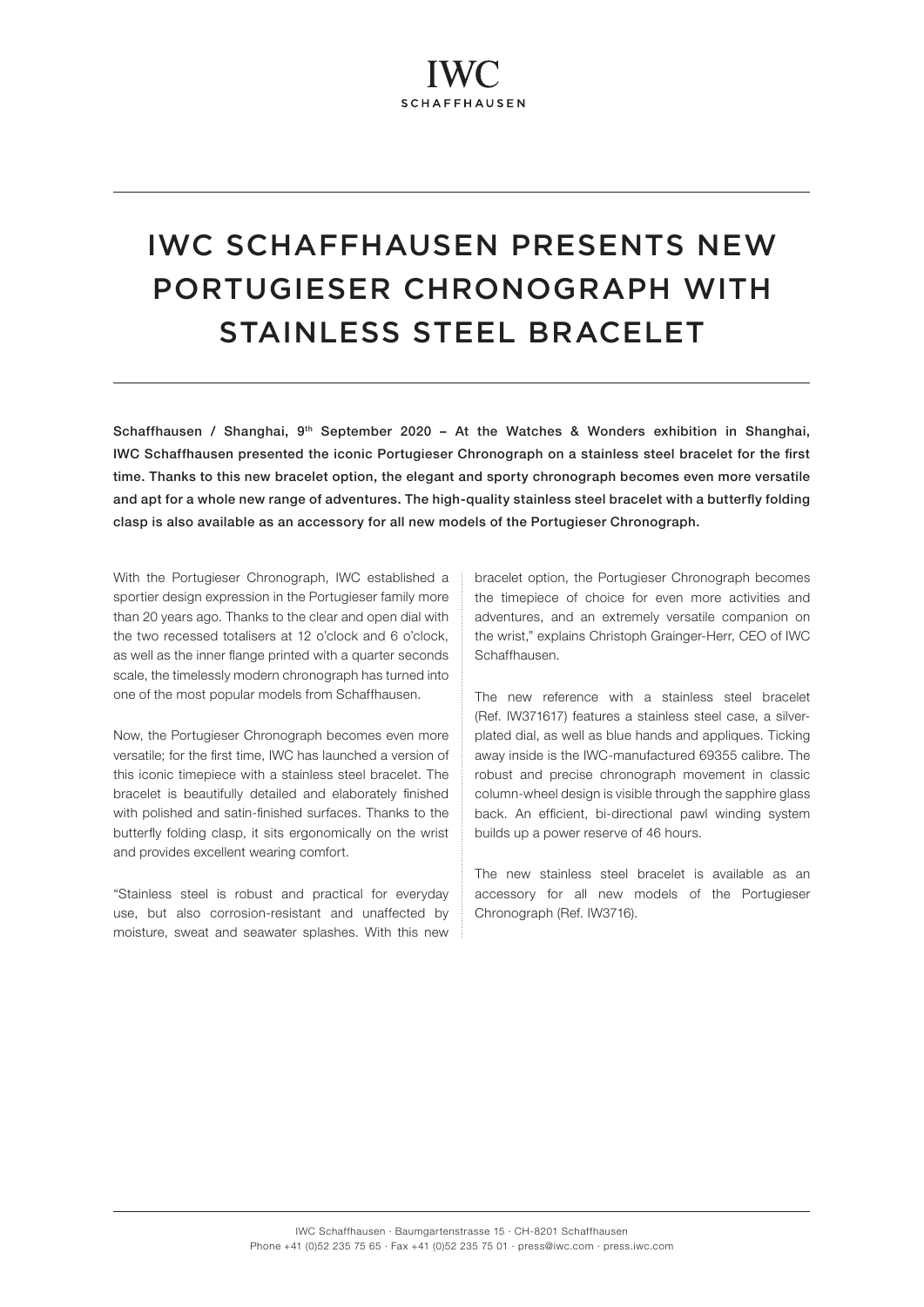# PORTUGIESER CHRONOGRAPH

#### REF. IW371617

## FEATURES

Mechanical movement – stopwatch function with minutes and seconds – small hacking seconds – see-through sapphire glass back

### MOVEMENT

| <b>IWC</b> manufacture calibre | 69355           |
|--------------------------------|-----------------|
| Frequency                      | 28,800 vph/4 Hz |
| <b>Jewels</b>                  | 27              |
| Power reserve                  | 46 h            |
| Winding                        | Automatic       |

#### WATCH

| Stainless steel case, silver-plated dial, blue hands and appliques,<br>stainless steel bracelet |
|-------------------------------------------------------------------------------------------------|
| Sapphire, convex, antireflective coating on both sides                                          |
| 3 bar                                                                                           |
| 41 mm                                                                                           |
| $13.1 \text{ mm}$                                                                               |
|                                                                                                 |